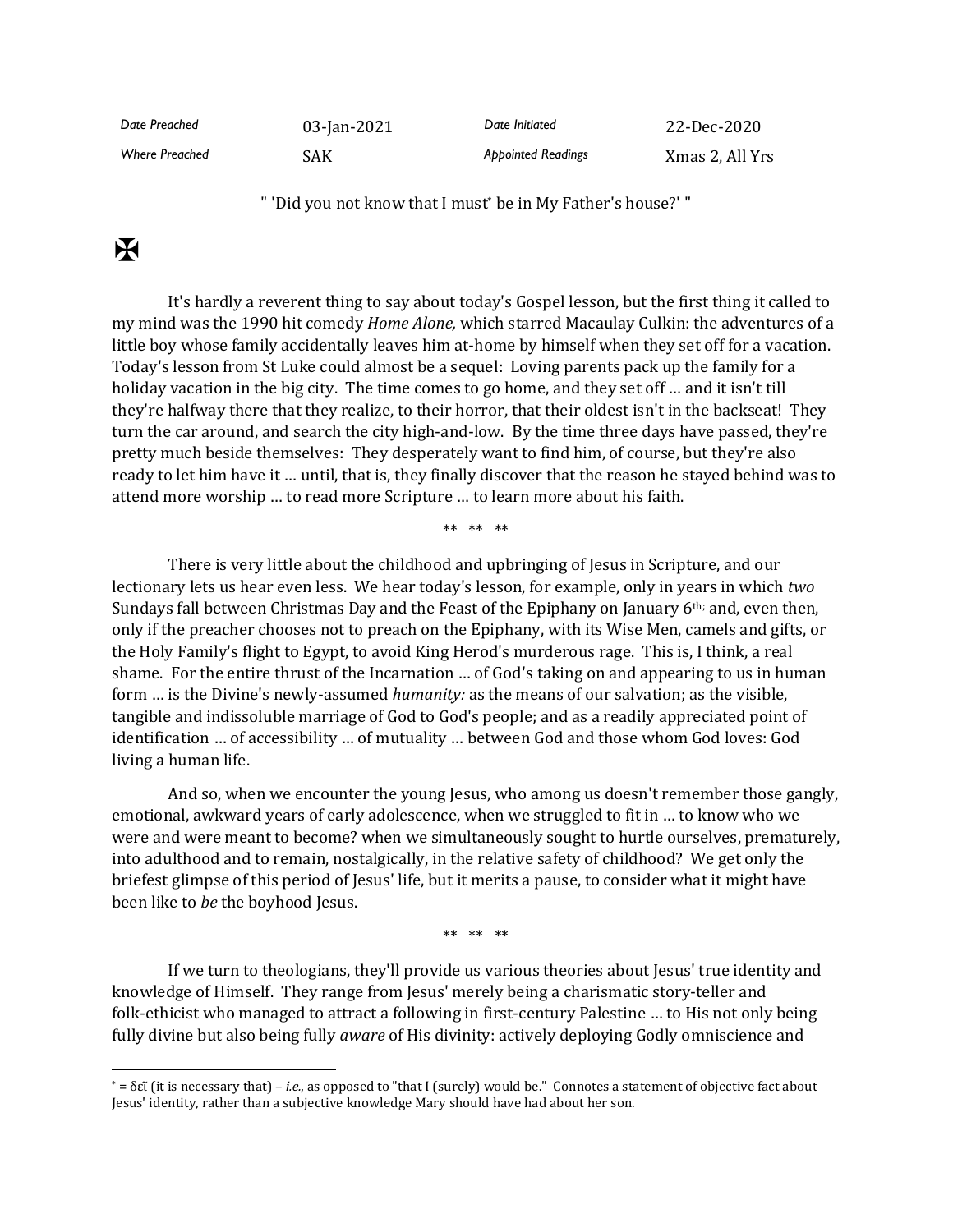omnipotence during His earthly life. But most of this particular debate centers on how and why Jesus came to die upon the Cross, which is not our focus this morning.

If we turn to the extra-biblical traditions of our Faith, we find an abundance of stories about Jesus the Boy-Miracle-Worker who, according to just one such tradition,† brings dried fish to life; sets clay birds to flight; resurrects a friend who's died after falling off a roof; carries water in a piece of cloth; and uses His hands to stretch a piece of wood to help his father Joseph, who is building a bed. All great yarns, perhaps, but none of these stories appears in Scripture. They are probably attempts to 'back-project' Who Jesus later *became* … onto Who He may have been earlier in life.

I think it's far more interesting to simply ponder the image Luke presents. We see Jesus being raised in a family, and a traditional and devout family, at that. In accordance with Jewish teachings, they make pilgrimages to Jerusalem from Nazareth—a distance of more than 60 miles for the holy days. His parents are conscientiously shaping Jesus' identity as a Jewish young man. And what we don't find in Luke's account is significant, too. There is not an iota of divinity to be found: Just sixty-five verses after the Annunciation, Mary is a human mother, not the *theotokos,* the Bearer of God. Joseph is not, as St Matthew would have him, the protective guardian of the Christ, but an ordinary, anxious father. And Jesus Himself is a normal—which is to say: both inquisitive and willful—twelve-year-old. He doesn't telepathically communicate with his parents to let them know He's OK; my goodness—he can't even persuade them that His staying behind to study in the Temple was a good thing. No, Mary and Joseph bundle Jesus off to dusty Nazareth for remainder of an "obedient" childhood.

\*\* \*\* \*\*

And yet, we do see a few glimmers that begin to set Jesus apart a little: not wholly, not radically, but still noticeably. He 'escapes' His parents *not* to take in the novelty and attractions of the big city or to escape His parents' control, but to immerse Himself in worship and scripture study. His teachers in the Temple are "amazed at understanding and answers": There is little reason to think His wisdom is the product of the training He received in the provincial synagogue in Nazareth, so it must be coming from somewhere … or Someone … else. And *also* note the divergence between Jesus' sense of being called to the Temple and His parents' inability to comprehend this: Even though the Angel Gabriel, Mary's cousin Elizabeth and the elderly Simeon in the Temple have *all* told Mary and Joseph that Jesus is from God—is of God; is the Messiah—they are nothing but perplexed by Jesus' explanation that His place is in His Father's house. Unbeknownst to them, their son is maturing, evolving. We are witnessing the budding of Jesus' selfawareness of His own divinity, but this remains hidden to His frustrated, relieved thoroughlyhuman parents.

The adolescent Jesus is, I think, in the process of *becoming* the Christ, the Messiah. Or perhaps it's more accurate to say that He's in the process of *recognizing* this is Who He is. We, as readers, know of His being conceived by the Holy Spirit … know from St John that as the Word of God, Jesus has existed since before time. But in *also* being fully human—in a co-equal way; in a way not eclipsed or diminished by His divinity—Jesus faces a learning curve. The Son of God must grow into this identity, through vocation and discernment.

<sup>†</sup> *The Infancy Gospel of Thomas,* which is not the same as the gnostic *Gospel of Thomas*.